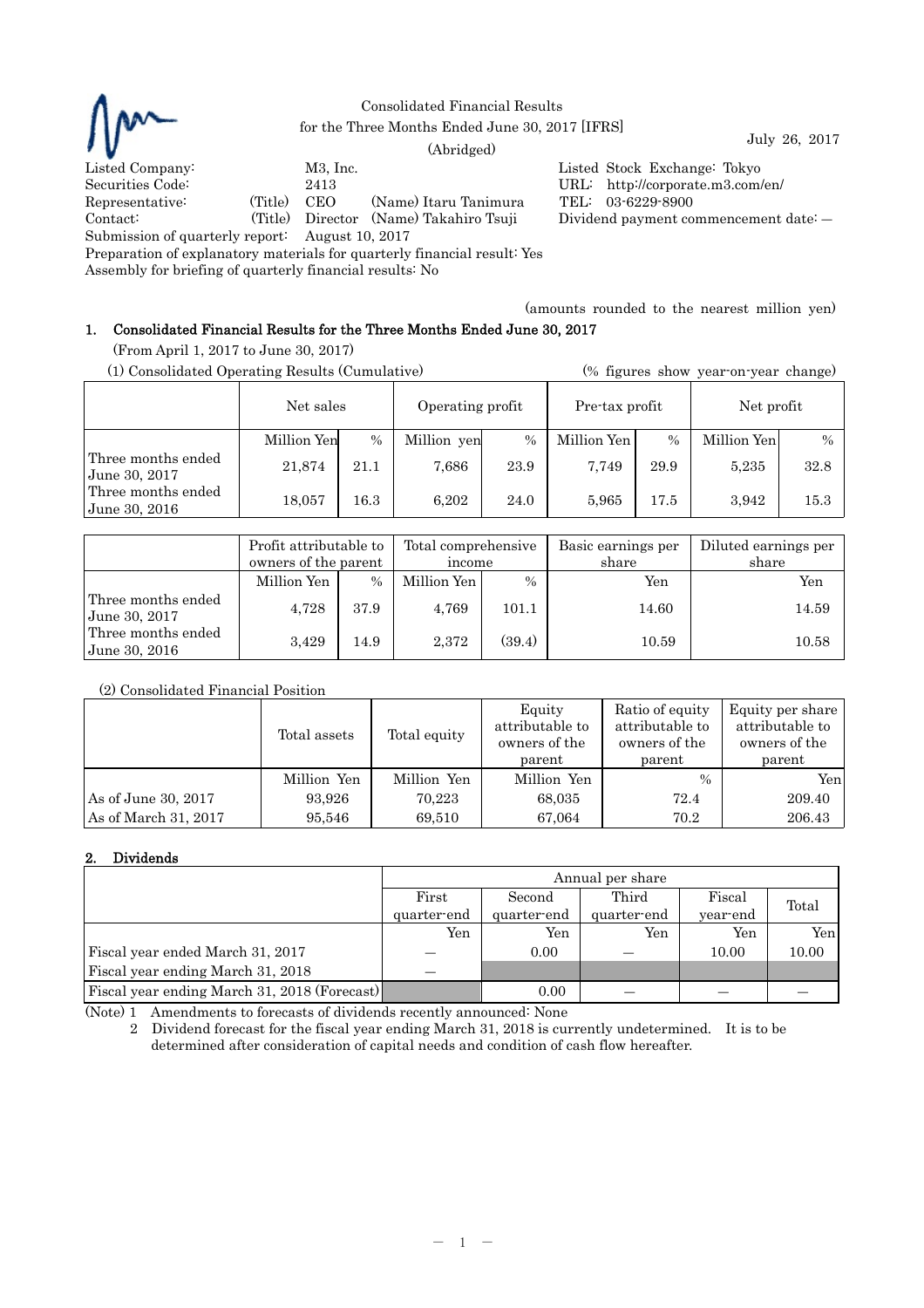# 3. Consolidated Financial Results Forecast for the Fiscal Year Ending March 31, 2018

|            | $\alpha$ roll that is go to walk the $\alpha$ . |      |                  |               |                |               |            |               |                                                      |               |                                |
|------------|-------------------------------------------------|------|------------------|---------------|----------------|---------------|------------|---------------|------------------------------------------------------|---------------|--------------------------------|
|            | Net sales                                       |      | Operating profit |               | Pre-tax profit |               | Net profit |               | Profit<br>attributable to<br>owners of the<br>parent |               | Basic<br>earnings per<br>share |
|            | Million                                         | $\%$ | Million          | $\frac{0}{0}$ | Million        | $\frac{0}{0}$ | Million    | $\frac{0}{0}$ | Million                                              | $\frac{0}{0}$ | Yen                            |
|            | Yen                                             |      | Yen              |               | Yen            |               | Yen        |               | Yen                                                  |               |                                |
| First Half | 40,000                                          | 14.7 | 12,500           | 12.6          | 12,500         | 15.5          | 8,400      | 17.5          | 7,700                                                | 17.1          | 23.78                          |
| Annual     | 90,000                                          | 15.2 | 29,000           | 15.8          | 29,000         | 16.2          | 19.500     | $15.1\,$      | 18,500                                               | 15.6          | 57.14                          |

(From April 1, 2017 to March 31, 2018)

(Note) 1 Amendments to forecasts of financial results recently announced: None

2 Basic earnings per share has been calculated using 323,773,547 shares, which is the average number of issued shares during the three months ended June 30, 2017.

# ※ Notes

(1) Changes in significant subsidiaries during the period (changes in specific subsidiaries accompanying changes in scope of consolidation): None

(2) Changes in accounting policies and accounting estimates:

(i) Changes in accounting policies required by IFRS: None

(ii) Changes in accounting policies other than item (i) above: None

(iii) Changes in accounting estimates: None

(3) Number of shares issued (common stock)

| (i) Number of shares outstanding at the end of the period (including treasury shares) |             |        |  |  |  |  |
|---------------------------------------------------------------------------------------|-------------|--------|--|--|--|--|
| As of June 30, 2017                                                                   | 323,811,900 | shares |  |  |  |  |
| As of March 31, 2017                                                                  | 323,790,100 | shares |  |  |  |  |
| (ii) Number of treasury stock at the end of the period                                |             |        |  |  |  |  |
| As of June 30, 2017                                                                   | 32,400      | shares |  |  |  |  |
| As of March 31, 2017                                                                  | 32,400      | shares |  |  |  |  |
| (iii) Average number of shares during the period (cumulative)                         |             |        |  |  |  |  |
| As of June 30, 2017                                                                   | 323,773,547 | shares |  |  |  |  |
| As of June 30, 2016                                                                   | 323,640,795 | shares |  |  |  |  |

※ Indication regarding implementation status of the quarterly review procedures This quarterly financial report is outside the scope of the review procedures for quarterly financial statements.

※ Explanation of proper use of financial results forecasts, and other special matters

(Caution regarding statements concerning the future)

The forward-looking statements herein are based on information available to the Company and on certain assumptions deemed to be reasonable at the date of publication of this document. They are not intended as the Company's commitment to achieve such forecasts, and actual results may differ significantly due to various factors.

(Explanatory materials for quarterly financial result)

Explanatory materials for quarterly financial result will be posted on our website on Wednesday, July 26, 2017.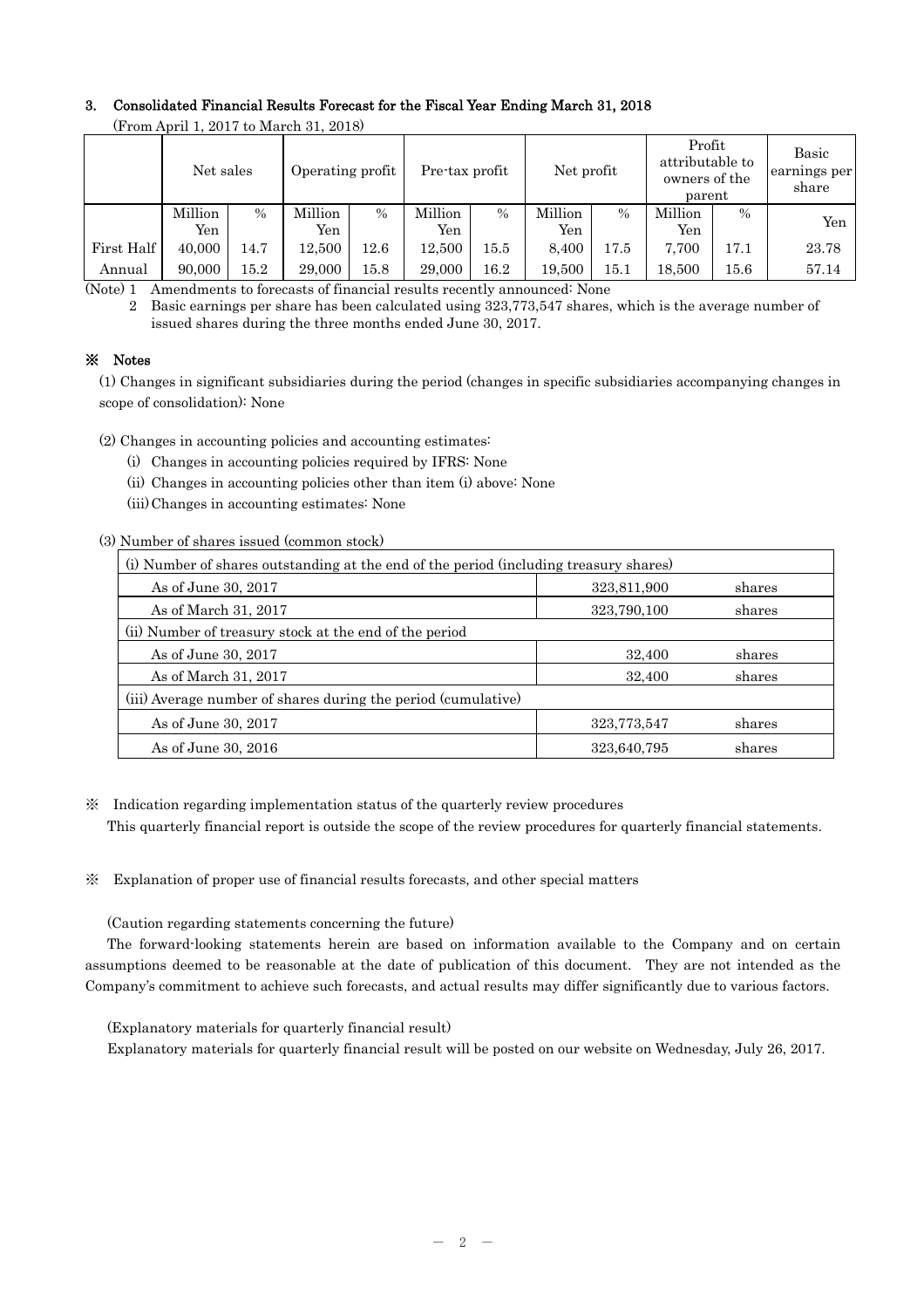## 1. Qualitative Information on Quarterly Results

#### (Changes regarding the Segments)

Original segments included the "Medical Portal" segment which housed internet-based businesses such as marketing support services for healthcare related companies, the "Sales Platform" segment which offered personnel dispatch for operations outsourcing capabilities such as sales and marketing, and "Clinical Platform" segment which housed the development and distribution business of things such as electronic medical record systems. Given the development of marketing support businesses that integrate internet and real operational capabilities, the above segments have been combined to newly form the "Medical Platform" segment by changing the unit for determining allocation of management resources and to assessing performance, as of the first quarter of this fiscal year. It should be noted that the businesses such as the healthcare advertisement agency business originally housed under the "Others" segment not included in the reportable segments, has also been combined into the Medical Platform segment.

Furthermore, the Career business originally included in the previous Medical Portal segment has been extracted to form a separate segment, the Career Solution segment, in line with the expansion in business size, by changing the unit for determining allocation of management resources and to assessing performance.

Lastly, the "Others" segment not included in the reportable segments, has been renamed to "Other Emerging Businesses."

### (1) Explanation of consolidated operating results

In Japan, various services are provided for the 250,000+ physician members via the "m3.com" website designed for medical professionals.

 Medical Platform includes services which allows member physicians to proactively receive continuous and frequent information via the "m3.com" platform such as the "MR-kun family" services, marketing research capabilities paneling the physician members, and "QOL-kun" which provides marketing support for non-healthcare related corporates desiring to advertise daily life services to doctors, offering a wide menu range for catering to various agendas and purposes of clients. Furthermore, provision of next generation sales reps, or "Medical Marketers," and healthcare advertisement agency services are also being expanded via group companies.

Evidence Solution includes clinical trial related services centered around "Mr. Finder" which excavates institutions and patient participants for clinical studies, large-scale clinical study services, assistance with clinical trial operations provided by CROs, and administrative and operations support across the entire clinical trial process by SMOs, all provided through various group companies.

Career Solution provides job search and placement services for physicians and pharmacists through M3 Career, Inc.

Furthermore, consumer facing services such as the "AskDoctors" (http://www.AskDoctors.jp/) website which connects public users with "m3.com" member physicians for answers to daily health questions, and healthcare professional education such as national examination preparatory services provided by TECOM Corporation, are all being expanded.

As for the Overseas segment, the U.S. portal website, "MDLinx," designed for healthcare professionals, continues to expand its member network based services catering towards pharmaceutical companies, as well as its career support services for physicians. In Europe, the "Doctors.net.uk" U.K. portal website with roughly 200,000 U.K. physician members is expanding services for pharmaceutical companies, along with pharmaceutical database services offered by the Vidal Group in France, Germany, and Spain. In China, the portal website designed for healthcare professionals is now closing on 2 million physician registrations, and expanding healthily. We have also launched a joint venture in India.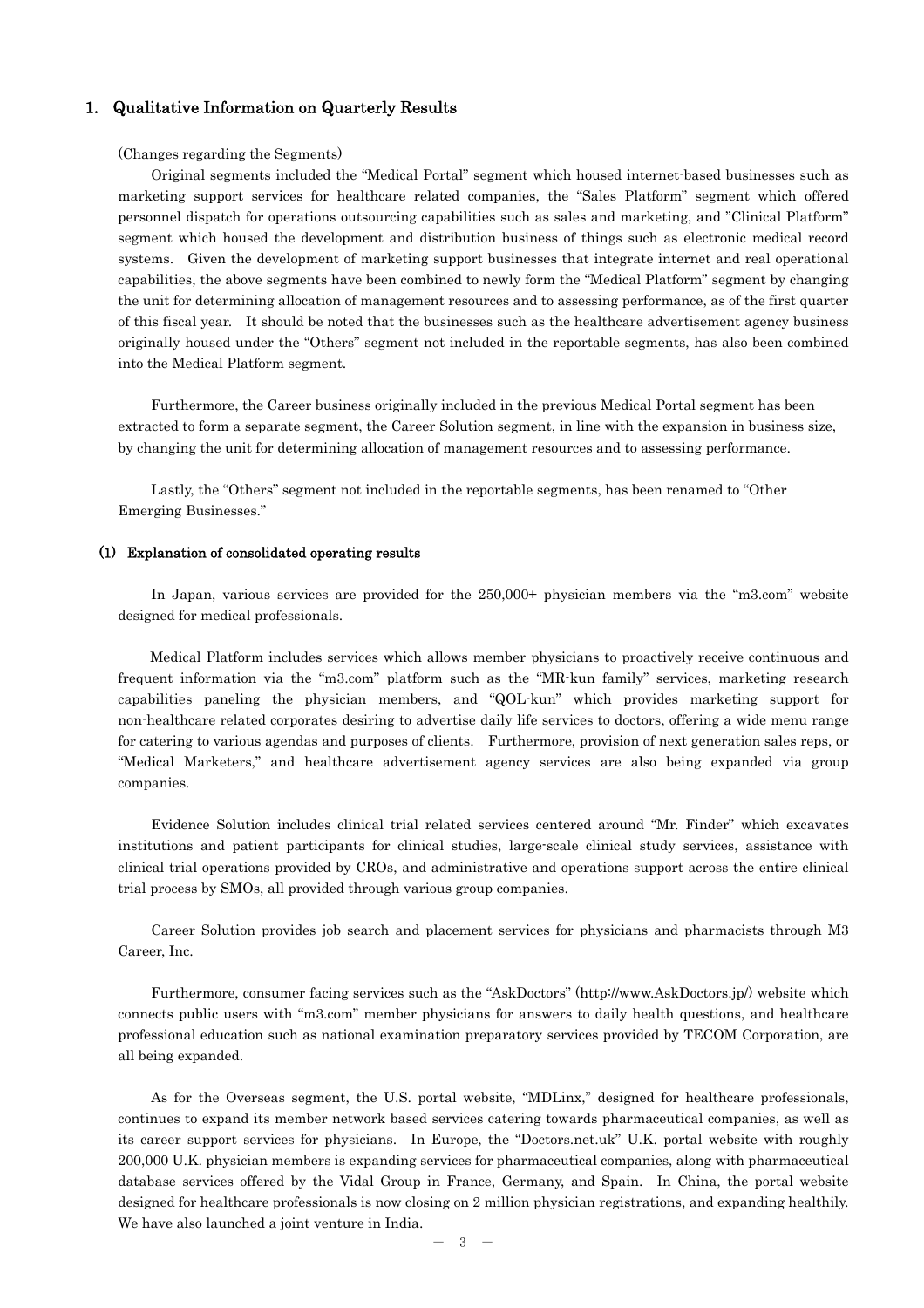Additionally, membership and panel participation at websites operated by M3 group starting with Japan, U.S., Europe, China, and Korea, now totals over 4 million physicians, enabling provision of marketing research services that span across a global scale.

| Consolidated quarterly results for the first quarter (cumulative) is as below. | (Unit: Million Yen) |                    |               |          |                       |
|--------------------------------------------------------------------------------|---------------------|--------------------|---------------|----------|-----------------------|
|                                                                                | Three months ended  | Three months ended |               |          | (Reference)           |
|                                                                                | June 30, 2016       | June 30, 2017      | First quarter |          | Previous consolidated |
|                                                                                | (April 1, 2016 to   | (April 1, 2017 to  |               |          | fiscal year           |
|                                                                                | June 30, 2016.      | June 30, 2017,     | comparison    |          | (April 1, 2016 to     |
|                                                                                | cumulative)         | cumulative)        |               |          | March 31, 2017)       |
| Net sales                                                                      | 18,057              | 21,874             | $+3,817$      | $+21.1%$ | 78,143                |
| Operating Profit                                                               | 6,202               | 7,686              | $+1,483$      | $+23.9%$ | 25,050                |
| Pre-Tax Profit                                                                 | 5,965               | 7,749              | $+1,784$      | $+29.9%$ | 24,959                |
| Net Profit                                                                     | 3,942               | 5,235              | $+1,293$      | $+32.8%$ | 16,938                |

| (Segment results)        |                   |                                                                                              |                                                                                           | (Unit: Million yen)         |           |
|--------------------------|-------------------|----------------------------------------------------------------------------------------------|-------------------------------------------------------------------------------------------|-----------------------------|-----------|
|                          |                   | Three months<br>ended<br>June 30, 2016<br>(April 1, 2016 to<br>June 30, 2016,<br>cumulative) | Three months ended<br>June 30, 2017<br>(April 1, 2017 to<br>June 30, 2017,<br>cumulative) | First quarter<br>comparison |           |
| Medical Platform         | Segment Net Sales | 6,057                                                                                        | 6,968                                                                                     | $+911$                      | $+15.0\%$ |
|                          | Segment Profit    | 3,033                                                                                        | 3,364                                                                                     | $+331$                      | $+10.9%$  |
| Career Solution          | Segment Net Sales | 3,111                                                                                        | 3,433                                                                                     | $+322$                      | $+10.4%$  |
|                          | Segment Profit    | 1,553                                                                                        | 1,447                                                                                     | $-106$                      | $-6.9\%$  |
| <b>Evidence Solution</b> | Segment Net Sales | 5,156                                                                                        | 5,407                                                                                     | $+251$                      | $+4.9%$   |
|                          | Segment Profit    | 974                                                                                          | 1,183                                                                                     | $+209$                      | $+21.5%$  |
| Overseas                 | Segment Net Sales | 3,751                                                                                        | 5,386                                                                                     | $+1,636$                    | $+43.6%$  |
|                          | Segment Profit    | 242                                                                                          | 767                                                                                       | $+524$                      | $+216.4%$ |
| Other Emerging           | Segment Net Sales | 621                                                                                          | 1,355                                                                                     | $+734$                      | $+118.3%$ |
| <b>Businsses</b>         | Segment Profit    | 165                                                                                          | 208                                                                                       | $+43$                       | $+26.1%$  |
| Adjustment               | Segment Net Sales | (638)                                                                                        | (675)                                                                                     |                             |           |
|                          | Segment Profit    | 235                                                                                          | 717                                                                                       |                             |           |
|                          | Net Sales         | 18,057                                                                                       | 21,874                                                                                    | $+3,817$                    | $+21.1%$  |
| Total                    | Operating Profit  | 6,202                                                                                        | 7,686                                                                                     | $+1,483$                    | $+23.9%$  |

## 1) Medical Platform

In addition to the expansion of marketing support services for pharmaceutical companies such as "MR-kun" Family, the new healthcare media agency, iG-Holdings Inc., produced Medical Platform segment sales totaling 6,968 million yen, higher by 15.0% year on year.

 COGS and SG&A amounted to 3,776 million yen, higher by 24.6% year on year, largely due to increases in personnel expenses across the entire M3 group to accommodate business growth.

 Combining the above results, the Medical Platform segment produced profits of 3,364 million yen, higher by 10.9% year on year.

## 2) Evidence Solution

Healthy progress in clinical trial projects resulted in sales amounting to 5,407 million yen, higher by 4.9% year on year. Clinical trial projects progressed healthily, with absorption of costs related to aggressive upfront investment in headcount corresponding to the accumulation of project backlog (segment total of roughly 28,000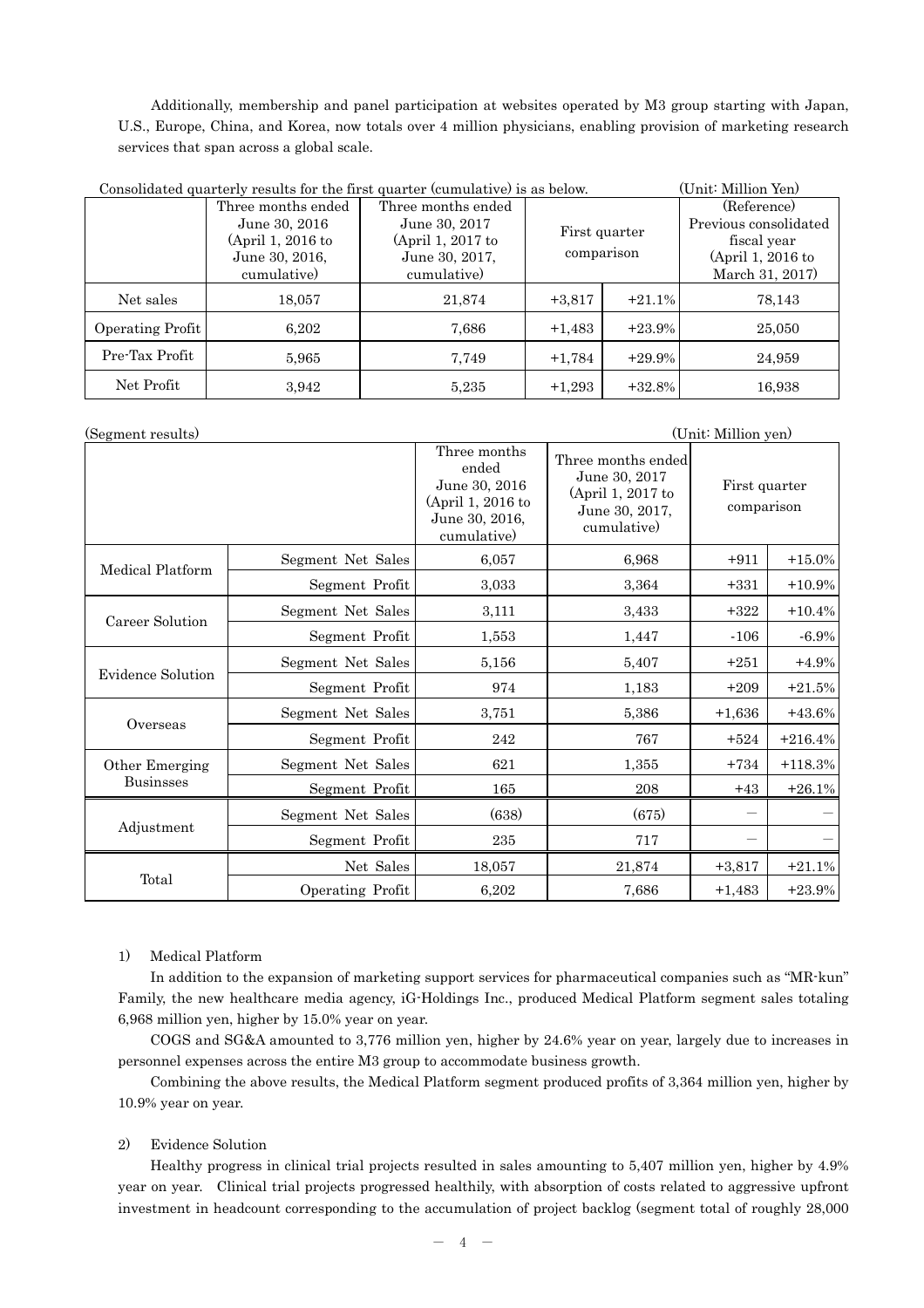million yen) producing segment profits of 1,183 million yen, higher by 21.5% year on year.

### 3) Career Solution

Increase in physician turn over expanded business to produce segment sales of 3,433 million yen, and increase of 10.4% versus previous year. On the other hand, profit amounted to 1,447 million yen, a decrease of 6.9% versus previous year after absorbing upfront investment costs from personnel expansion.

### 4) Overseas

In addition to expansions in the marketing research services for pharmaceutical firms in the U.S. and U.K., contribution from the newly consolidated Vidal Group produced segment sales of 5,386 million yen, higher by 43.6% year on year. With profitability improvement led by the U.S. along with contribution from the Vidal group, segment profit amounted to 767 million yen, higher by 216.4 % year on year.

#### 5) Others Emerging Businesses

Segment sales totaled 1,355 million yen, higher by 118.3% year on year. Absorbing upfront investment costs for newly launched businesses, segment profit amounted to 208 million yen, higher by 26.1% year on year.

Combining the above segments, results for the entire group for the three months ended June 30, 2017, amounted to sales of 21,874 million yen, higher by 21.1% year on year, and operating profit of 7,686 million yen, higher by 23.9% year on year. Pre-tax profit was 7,749 million yen, higher by 29.9% year on year, and net profit was 5,235 million yen, higher by 32.8% year on year.

### (2) Explanation of consolidated financial position

#### (Condition of assets, liabilities, and net assets)

Total assets were 93,926 million yen, a decrease of 1,621 million yen compared to the end of the previous fiscal year. Current assets totaled 42,142 million yen, a net increase of 330 million yen versus last fiscal year end due to progress in collection of claims and a decrease in trade receivables and other receivables from the sale of a subsidiary totaling 1,265 million yen, offset by an increase in cash and cash equivalents of 1,011 million yen. Illiquid assets totaled 51,784 million yen, a decrease of 1,951 million yen versus last fiscal year end, due to effects such as the decrease in goodwill of 1,080 million yen.

Total liabilities decreased by 2,334 million yen versus last fiscal year end to total 23,703 million yen. Current liabilities decreased 2,406 million yen versus previous fiscal year end to total 18,139 million yen due to items such as a decrease of 2,596 million yen in accrued tax payables. Illiquid liabilities increased by 72 million yen versus previous fiscal year end to total 5,563 million yen.

Total shareholder's equity increased by 713 million yen compared to the end of the previous fiscal year to total 70,223 million yen. Contributing factors were the allocation of 4,728 million yen in profits attributable to the owners of the parent company, versus an increase of 1,491 million yen in retained earnings due to appropriation of 3,238 million yen in dividends.

### (Condition of cashflows)

Cash and cash equivalents for the three months ended June 30, 2017 increased by 1,011 million yen versus last fiscal year end to total 21,106 million yen.

Cash flows from operating activities produced an income of 3,056 million yen, an increase of 828 million yen year on year. The major component of inflow was pre-tax profit of 7,749 million yen, and the major component of outflow was the payment of corporate income tax amounting to 4,771 million yen.

Cash flows from investment activities produced an inflow of 1,644 million yen, an increase of 1,682 million yen year on year. The major component of inflow was the sales of investment in a subsidiary resulting in change in scope of consolidation amounting to 1,353 million yen and the sales of available for sale financial assets equaling 965 million yen.

Cash flows from financing activities resulted in an increase in outflow of 1,039 million yen year on year, to total an outflow of 3,712 million yen. The major component was dividend payments of 3,017 million yen paid to the owners of the parent company.